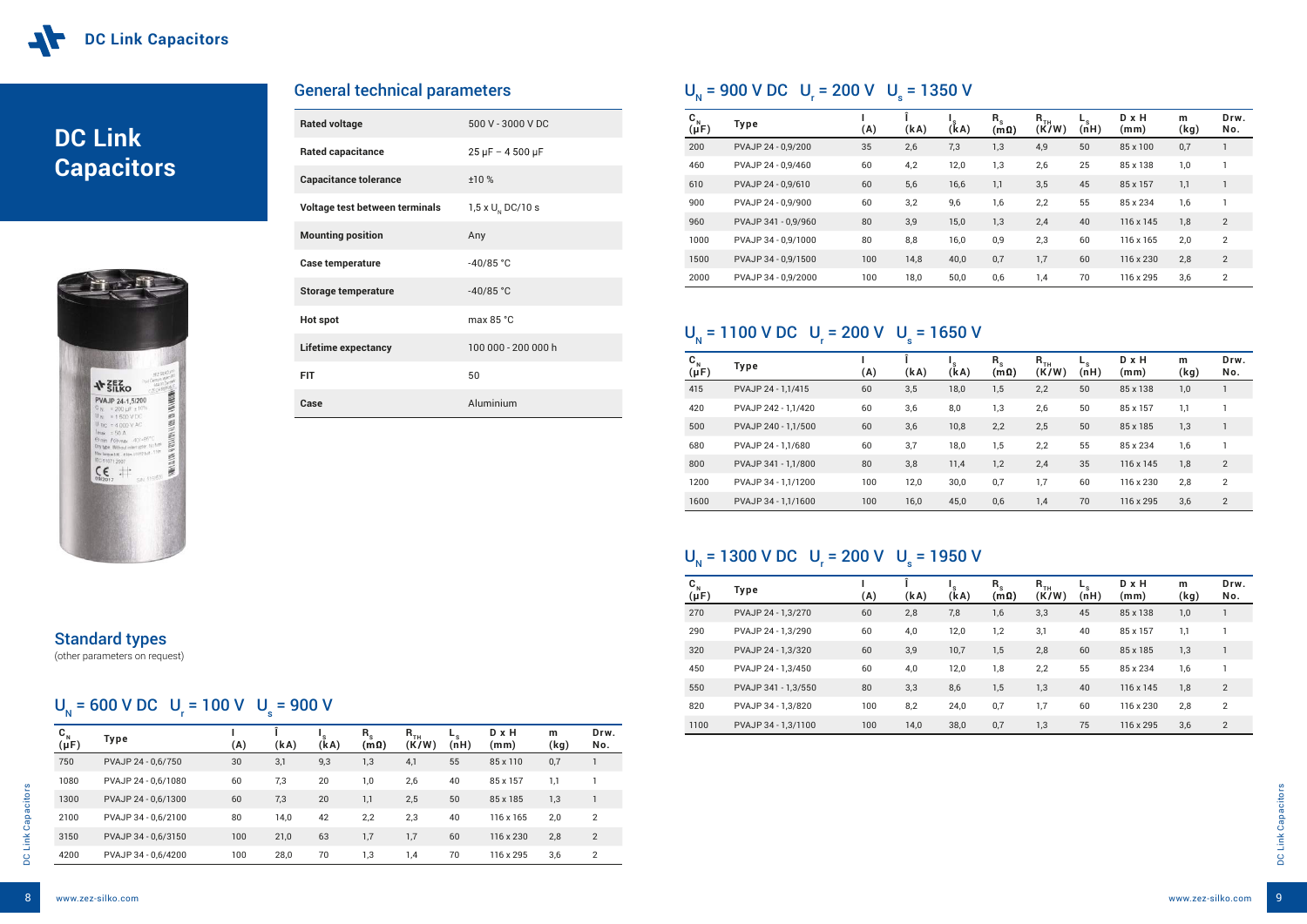





| $\mathbf{C}_{N}$<br>$(\mu F)$ | <b>Type</b>         | (A) | (kA) | 's<br>(kA) | $R_{s}$<br>$(m\Omega)$ | $R$ <sub>TH</sub><br>(K/W) | $-$ <sub>s</sub><br>(nH) | $D \times H$<br>(mm) | m<br>(kg) | Drw.<br>No.    |
|-------------------------------|---------------------|-----|------|------------|------------------------|----------------------------|--------------------------|----------------------|-----------|----------------|
| 200                           | PVAJP 24 - 1,5/200  | 50  | 3,8  | 11,4       | 1,5                    | 3,3                        | 50                       | 85 x 138             | 1,0       |                |
| 210                           | PVAJP 24 - 1,5/210  | 60  | 3,2  | 9,6        | 1,3                    | 3,1                        | 40                       | 85 x 157             | 1,1       |                |
| 250                           | PVAJP 24 - 1,5/250  | 60  | 3,2  | 9,6        | 1,5                    | 2,8                        | 60                       | 85 x 185             | 1,3       |                |
| 350                           | PVAJP 24 - 1,5/350  | 60  | 16,0 | 44,0       | 1,7                    | 2,2                        | 55                       | 85 x 234             | 1,6       |                |
| 400                           | PVAJP 341 - 1,5/400 | 80  | 2,9  | 7,5        | 2,1                    | 2,3                        | 30                       | 116 x 145            | 1,8       | $\overline{2}$ |
| 430                           | PVAJP 34 - 1,5/430  | 60  | 4,0  | 12,0       | 1,2                    | 2,3                        | 55                       | 116 x 136            | 2,0       | $\overline{2}$ |
| 615                           | PVAJP 34 - 1,5/615  | 100 | 6,2  | 18,0       | 0,8                    | 1,7                        | 60                       | 116 x 230            | 2,8       | 2              |
| 820                           | PVAJP 34 - 1.5/820  | 100 | 8,2  | 24,0       | 0,7                    | 1,4                        | 70                       | 116 x 295            | 3,6       | 2              |

### U<sub>N</sub> = 1800 V DC U<sub>r</sub> = 250 V U<sub>s</sub> = 2700 V

### U<sub>N</sub> = 1500 V DC U<sub>r</sub> = 200 V U<sub>s</sub> = 2250 V

| $C_{N}$<br>$(\mu F)$ | Type               | (A) | (kA) | 's<br>(kA) | $R_{\rm c}$<br>(m <sub>Ω</sub> ) | $\mathsf{R}_{\scriptscriptstyle\mathsf{TH}}$<br>(K/W) | ь.<br>(nH) | D x H<br>(mm)    | m<br>(kg) | Drw.<br>No. |
|----------------------|--------------------|-----|------|------------|----------------------------------|-------------------------------------------------------|------------|------------------|-----------|-------------|
| 210                  | PVAJP 34 - 1,8/210 | 70  | 2,7  | 6,3        | 0,9                              | 2,3                                                   | 40         | $116 \times 165$ | 1,8       | 2           |
| 295                  | PVAJP 34 - 1,8/295 | 80  | 5,3  | 15,0       | 0,8                              | 2,3                                                   | 55         | 116 x 165        | 2,0       | 2           |
| 900                  | PVAJP 44 - 1,8/900 | 60  | 7,5  | 21,0       | 1,0                              | 1.1                                                   | 75         | 136 x 295        | 4,8       | 3           |

## $U_{N}$  = 3000 V DC  $U_{r}$  = 250 V  $U_{s}$  = 4500 V

| $\sim_{N}$<br>$(\mu F)$ | Type.            | $\mathbf{A}$ | (kA) | (kA) | ''s<br>$(\mathsf{m}\,\Omega)$ | ""тн<br>(K/W) | - -<br>(nH) | D x H<br>(mm) | m<br>(kg) | Drw.<br>No. |
|-------------------------|------------------|--------------|------|------|-------------------------------|---------------|-------------|---------------|-----------|-------------|
| 300                     | PVAJP 44 - 3/300 | 60           | 7, b | 23,0 | $\cdot$ ,0                    |               | 70          | 136 x 295     | 4,8       |             |

Drawing 1 Drawing 2 Drawing 2 Drawing 3